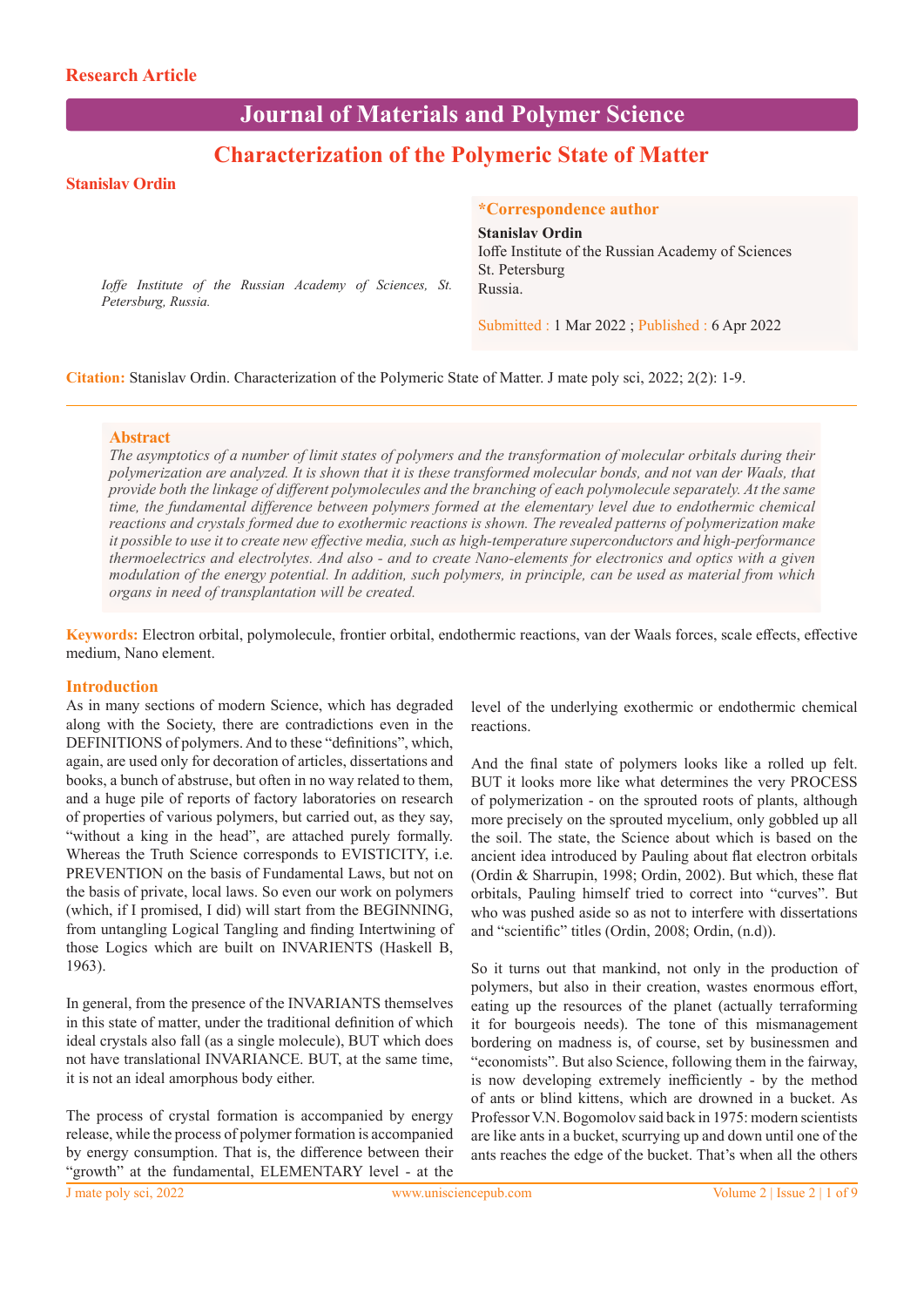will follow his trail out of the bucket. Only the now deceased professor did not suppose that in our time even Nobel prizes are given for complete bluffs, and the ideas of the coryphaei of science are covered by a "cultural layer" of ignorant articles and dissertations. So the benchmarks have been lost. To restore them it is necessary to return to the Fundamental Laws.

In the thermostatic approximation, the Principle of Maximum Entropy is taken into account, and the Harmony of inanimate Nature is determined only by the Law of Minimum Potential Energy, which is useful to use to estimate "instantaneous states of polymerization, but the essential, temporal moment will be missed (Fig.1).



**Figure 1:** "Frozen" Harmony of Inanimate Nature

For HARMONY and inanimate Nature, but already taking into account the flow of TIME, the Law of Conservation of Total Energy predominates (Gyarmati, 1974). The same Law manifests itself in a "frozen" form not only in the given photos (Fig. 1), but also in formed incommensurate crystals that "froze" their prehistory (Vakhrushev & Ordin, 2003 ; Bourgeois et al., 2004 ; Ordin, 2011) (Fig. 1e).



**Figure 1e:** "Frozen" sub lattices of a one-dimensionally incommensurate crystal of the Highest Manganese Silicide.

And for polymers this "freezing" is crucial - it is determined by artificial stopping or going to saturation of molecule growth.

And, as an ELEMENTARY consequence of the above: for polymers as well, it is necessary to take into account not only the traditionally used electronic orbitals, but also their transformation, in particular those which have been repeatedly experimentally observed on their numerous IR transmission spectra, but which have been neglected, writing off all interaction between chains to Van der Waals.

One last, methodological remark. When I was young, I, like everyone else, started my research with literature data. But then I was faced with the fact that the data (as it seems generally accepted) can be inaccurate, and they were obtained on samples far from perfect. As in the same article on boron nitride (Geick et al., 1966), with which I began his study as an extremely anisotropic, according to the volumes of theorists, model crystal (Bassani & Parravicini, 1983). But the theoretical models from which I first started and with which whole volumes were written turned out to be built on ABSURD assumptions (van der Waals is so weak that the layers of boron nitride and graphite at room temperature would fly in the air, while these crystals can withstand 3000C) (Sharupin, 1976 ; Ordin, 2003).

That's why I started to conduct research in a complex way. And in my experiments and conclusions I started from measurements of a number of different samples obtained by different technologies and using different techniques, including X-ray studies, electron microscopy of Nano-particles and Nano-flakes, etc. Only a small part of them is presented in this paper. So, the presented material is chosen just for the most obvious demonstration of the conclusions made. But the conclusions are made from numerous experiments and analysis, which included computer modeling, which is not presented in this paper at all. And some details of the presented work can be found in my previously published articles and books (Ordin, 2018 ; Ordin, 2018 ; Ordin, (n.d) ; Ordin, (n.d) ; Ordin, (n.d) ; Ordin, 2020 ; Ordin et al., 2004 ; Ordin, 2021 ; Ordin, 2021), where you can further familiarize yourself with some aspects of these studies, directly related to the clarification of the Fundamental Laws themselves.

## **Physical States of Matter**

Humans are material (at least so far as it is believed) and materially dependent (without any assumption). And no matter how immersed you are in solving purely scientific problems, the processes taking place in this material human environment will inevitably affect you as well. But for now, let us abstract away from social problems, so as not to make the mistake of solving purely physical problems.

The main differentiation of matter states on the macroscopic scale by categories: gas, liquid, solid, we do on the organoleptic level, i.e. with the help of sense organs given to us by Nature: breathing, swimming, building. Smell, taste, sound and light have allowed us to make a more subtle and more abstract differentiation: salty-sweet can be both liquid and solid, and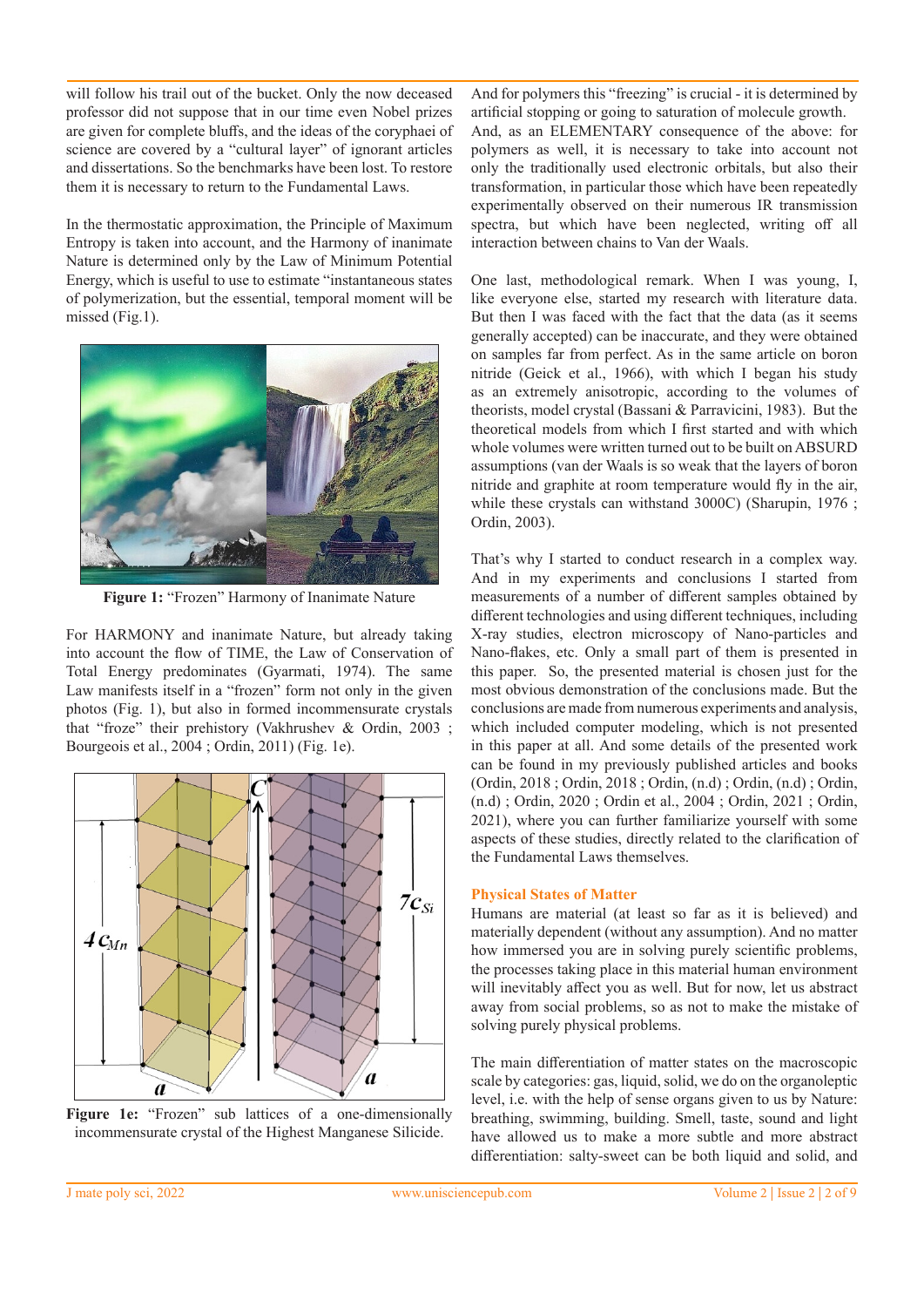sometimes even gaseous. Although we can easily distinguish the sound of a splashing wave from a rock fall and a peal of thunder. We can, with the help of sight, at first approximation, distinguish the solid bump from the slime in the swamp and, in living "matter," distinguish the bastard from the righteous.

The subtle differentiation of matter by humans gave birth to the Technique of Measurement. But originally it was not quite subtle, or rather not subtle at all - a crude measurement of the characteristics of matter, such as size, mass, force. Even animals are able to make such assessments and the Mouska is unlikely to bark at the elephant. But CONSCIOUSLY, people have already thought abstractly even from such coarse measurements about intangible atoms and infinitely small values of length and time. But the development of Measurement Technique allowed qualitatively widening the Measurement Limits, much wider than the organoleptic ones, in principle aiming at infinitely small and infinitely large values, far exceeding the "human sensibility range". And the problem of Measurement Interpretation arose. In a huge array of data, in principle, it is easy to get confused and "look for a black cat in a dark room when it is not there", especially when there is a temptation to assume that the Measurements gave something not at all connected with organoleptic.

But for all that, in this huge number of data, almost chaotic for our Mind, ELEMENTARY Organoleptic was and remains an essential Orientation. When in Mexico a bat was hit like Oleg Taktarov's head, it was not just the existence of the bat that was material, but quite tangible (organoleptic ally) and the speed of its movement. It is just necessary to consider the state of matter not only static, but also dynamic.

But for complete understanding of Matter it is very essential to introduce, in principle, an abstract concept of the FLOW, which characterizes properties of a (quasi-)continuous medium, the internal structure of which is insignificant for our consideration or is not available (yet unknown to us). Although the work is devoted to the solid state, but without a clear understanding of the Fundamental Concepts we will pass to the discussion of a purely polymeric state after clarification of the Field concept as well.

We can easily feel the mechanical stress field in a finger by clamping it in a vise. Just as easily we can "feel" by the broken windows and the field of the sound wave. And just as easily we can feel the light field as a blinding flash and as a tan on the body. With our Psyche (not organoleptic) we can sense both biological and psychological fields, as the same "pandemic" in which the psychological component is markedly superior to the biological. But as Academician Alexandrov said in a TV show, "A field is something that can be BELIEVED!" Alexandrov, as a mathematician and physicist, naturally meant to measure with physical instruments, i.e. devices that reliably and unambiguously expand and refine our organoleptics. As such, the devices of the vine-seekers are very difficult to classify as such. And psychological "measurements," though their description occupies volumes of psychology, are only

being tried in crude models with the help of digitization of psyche. But the problem of "Cognize Understanding" is largely social and in this purely physical work on the polymeric state of matter, we will not touch, as I said above.

The measurement of force and weight was one of the first organoleptic measurements, which is actually what Newton formulated as the Law of Universal Gravitation. So, in fact, Newton reliably connected our organoleptic sensations with the static field of forces and their potentials (the equipotential surfaces surrounding the body). Work-energy organoleptically, too, people learned to measure by the exhaustion-exhaustion of the same slave. So, too, they could estimate the difference in potentials by the energy the stone would gain when it fell from the mountain.

So both parameters of the Gravitational Static Field used by Newton were Physically Measurable, which allows them to be interpreted as strictly related to Reality. We are just used to living in this POLE without noticing it, but we feel it very well when we want to sit down or even lie down. So there is no REASON to believe that the gravitational field is not material. Just as there is no reason to believe that other static fields, such as the Coulomb field, are immaterial. For the same light, unlike fake gravitational waves, we have already learned to MEASURE its pressure. Returning to the definition of the POL as a property of (quasi-)continuous medium, we can only, to some extent conditionally, divide it into static and dynamic properties of the material medium only.

In this respect also the polymeric state is intermediate between purely static and purely dynamic characteristics of the material medium. But the main confusion, to which Einstein was involved, is that the material properties of the POL are attributed to an abstract ruler, which we measure Space and Time with. Although it is more the fault of the developers, who forbade the publication of his own article, where he "exposed" gravitational waves originally declared by him. The developers of the Theory of Relativity did not understand the main thing - Einstein, based on Galileo's Principle of Relativity, deduced that the propagation of perturbation in the FOL has a finite speed and put it equal to the speed of light. And what belongs to the FLY, the developers attributed to the SPACE. The substructure of the FLOW, both for static gravitational and static electric fields, is not strictly established by us yet. But how it, in principle, can be determined is shown in the book "Foundations of Planck-Einstein Quantization".

And moving specifically to the material medium called a solid, then reliably proven model of its microstructure is a set of ideal points with the mass of the nucleus, surrounded by electronic orbitals, which provide their interaction and quasi-stationary (in general case - metastable) state of these points, which in turn, also performs thermal fluctuations.

#### **Structural units of polymers and their bonds**

Behind the common name polymers lies a whole class of compounds formed by the multiplication of some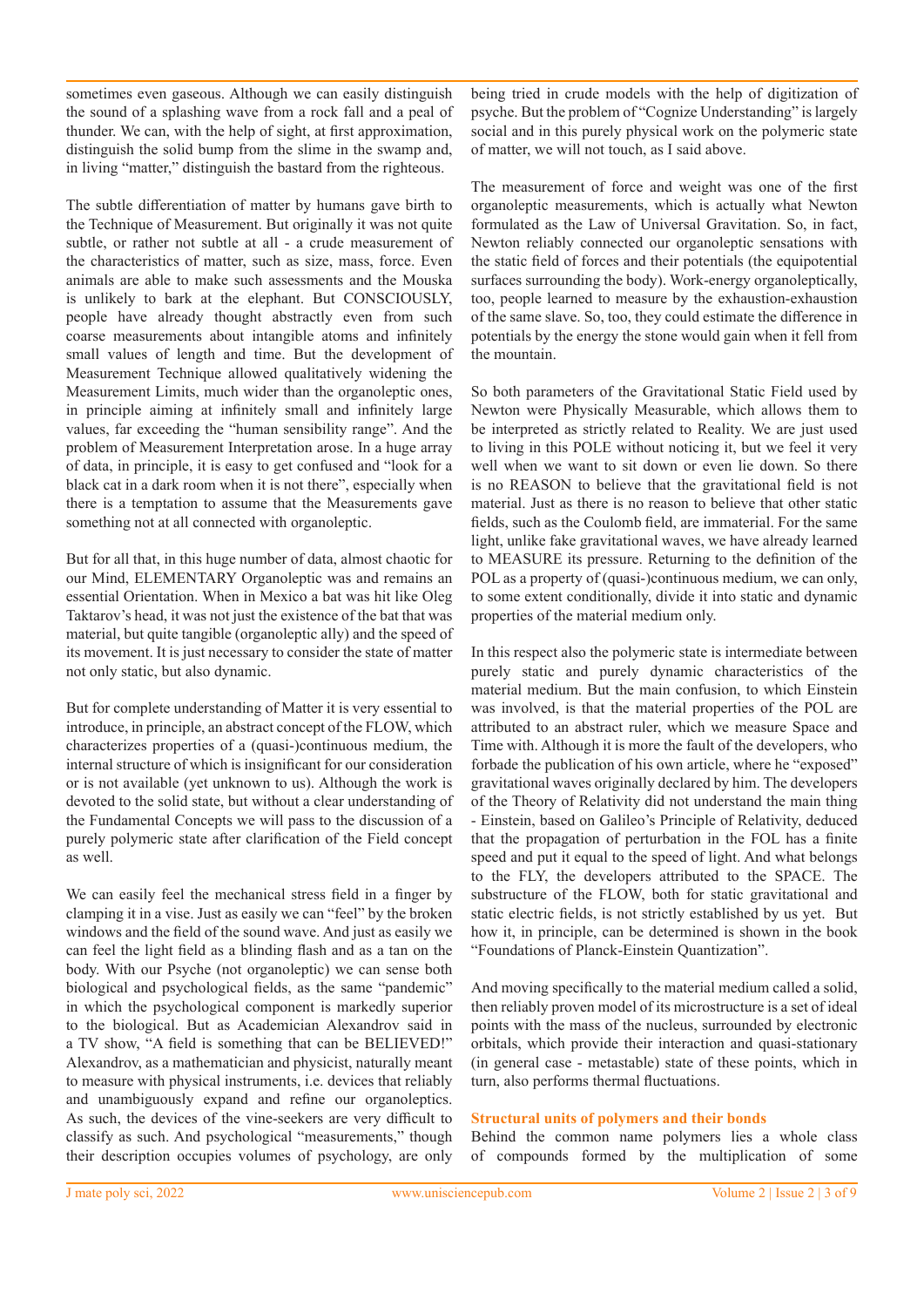ELEMENTARY molecule, predominantly in chains of a certain average length. Moreover, the fact that many molecules are prone to such multiplication allows us to analyze and asymptotic the properties of such chains. Although the tendency of polymer molecules to linear multiplication does not negate the fact that they may not be strictly linear, but with bends - turns and branches. In itself, this reflects the fact that at the points of rotation of a multi-molecule, the electron orbitals can differ significantly from the orbitals of an isolated molecule, which is associated with a change in the frequencies and damping of the corresponding vibrations (Volkenstein et al., 1972). This, in fact, leads to the complete filling of space with molecules, during their multiplication - growth - polymerization. This, in fact, occurs with real growth in wildlife. This is also observed during the growth of some inorganic materials, which is most clearly manifested in elementary materials - when growing samples of graphite and white graphite-boron nitride (Fig. 2).



Figure 2: Germination of "growth cones" from casks of tubular phases of graphite and boron nitride (on the left, optical photographs of crystal fracture along the growth axis at two magnifications) and their modification during ordering (electronic photographs on the right) with simultaneous transformation of the crystal lattice into hexagonal and rhombohedral (X-ray spectra ).

Already from the presented micrographs of graphite and its dielectric analog boron nitride it is clear that their GROWTH is in many respects similar to the GROWTH of polymers, with the only difference being that the rate of growth of layers in breadth exceeds the rate of growth of their thicknesses. This statement also corresponds to the ability of an elementary carbon atom to form various "molecules" - from fullerenes to layers, and the fact that the growth of these pyrolytic crystals is carried out in the process of a kind of combustion (Sharupin, 1976), with the occurrence of endothermic chemical reactions. And van der Waals does not appear inside the crystalline packets, but only on their passivated boundaries (Ordin & Sharrupin, 1998; Ordin, 2002).

But the simplest example of the limiting case of "soft" polymerization is provided by ordinary water. Water has a rigid and stable ELEMENTARY molecule, which requires high dissociation energy for its splitting and, accordingly, has a high decomposition temperature - 2200C. At the same time, its molecular vibrations, which manifest themselves in the corresponding absorption peaks, lie in the near and middle IR regions:  $\sim$ 1-100 μm (Fig. 3).



**Figure 3:** Comparison of the absorption spectra on molecular vibrations of an extremely soft water polymer (blue curve) and an extremely hard boron nitride crystal in the direction of radiation perpendicular to the layers (red curve - highly ordered rhombohedral single crystal, green dots - polycrystal of flakes with a deviation of their C axis from the normal  $0 \div$ 15 degrees ).

As can be seen from Fig. 3, a light hydrogen ion is very tightly bound to an oxygen ion and, despite the quasi-amorphous state of water, gives a weakly damped high-frequency absorption peak (1) only slightly inferior in magnitude to the lattice absorption peak of rhombohedral boron nitride (a), corresponding to extremely rigid bonds atoms in the plane of the layers formed by hexagons and which corresponds to almost 100% reflection (see Fig. 6 below).

Slightly higher in frequency than the peak corresponding to interlayer vibrations along the C axis of boron nitride (c), and somewhat lower than it are smeared water absorption peaks (2) and (3), which are determined by softer orbitals and splitting off of the low-frequency vibration due to a large mass difference bound ions. The last peaks of water absorption are also intramolecular, but somewhat blurred due to the quasiamorphous state of water. But the peak (c) in frequency strictly corresponds to the chemical bond between the monoatomic layers of boron nitride, which was not taken into account earlier, while the assumed van der Waals interactions correspond to vibration frequencies not higher than  $10 \text{cm}^{-1}$  (unobserved IR range). Thus, the absence of absorption peaks in water at frequencies below peak  $(3)$  and above  $10 \text{cm}^{-1}$  shows that only liquid water can have a purely van der Waals relationship between clusters. Whereas in solid polymers, the bond between chains of molecules, as well as between the monoatomic layers of boron nitride, is a bond due to atomic orbitals that were not taken into account earlier.

These IR absorption bands of water molecules are superimposed by a wide absorption halo that occurs due to the electrical conductivity of local areas during the dissociation of an ELEMENTARY water molecule. This diffuse peak of absorption by conducting water clusters is similar to the absorption spectrum of a model structure of aluminum strips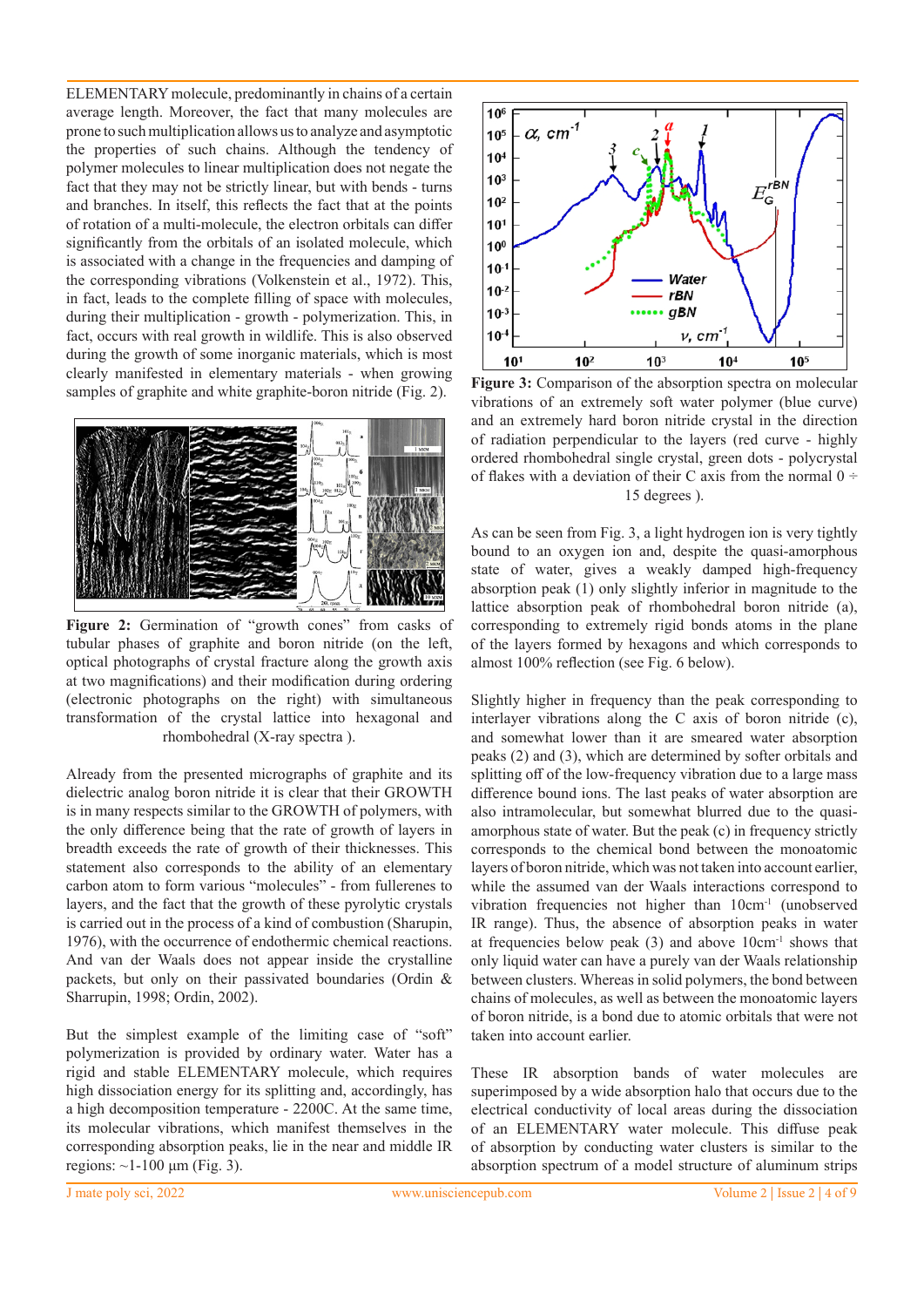with a step of half a micron, observed when the radiation is polarized perpendicular to isolated metal strips (Fig. 4).

Slightly higher in frequency of peak (c) and lower than it are smeared water absorption peaks (2) and (3), which are determined by the splitting off of the low-frequency vibration due to the large difference in the masses of bound ions. The last peaks of water absorption are also intramolecular, but somewhat blurred due to the quasi-amorphous state of water. But the peak of boron nitride (c) in frequency strictly corresponds to the chemical bond between its mono-atomic layers, which was not taken into account earlier, while the assumed van der Waals interactions correspond to vibration frequencies below 10cm-1 (unobserved IR range). Thus, the absence of absorption peaks in water at frequencies below peak (3) and above 10cm-1 shows that only liquid water can have a purely van der Waals relationship between clusters. Whereas in solid polymers, the bond between chains of molecules, as well as between the mono-atomic layers of boron nitride, is clearly a bond due to unaccounted for orbitals.



**Figure 4:** The peak of the reflection of the model structure of metal strips in the region of  $5000 \text{ cm}^{-1}$  with an electric vector perpendicular to the strips (low-frequency reflection peak of about 300 cm-1 from the fluorite substrate of the structure) and the corresponding wide absorption band (red dotted curve).

In addition, there is an additional absorption band on vibrations in the О-Н residue of water dissociation. The concentration of H-O-H molecules and the O-H group determines the ohmic losses in the insulating films of capacitors obtained by anodic oxidation of foils of various metals: tantalum, niobium, aluminum, and it is reliably controlled by the absorption value in the corresponding IR absorption bands. There are also characteristic oscillations of electrons in orbitals at a high frequency. These high-frequency, bandgap-determining electronic oscillations give rise to the main high-frequency absorption peak and sea tan due to the high reflectivity of water in the ultraviolet region.

The energy stability of the water molecule determines its very weak tendency to polymerization at room temperature and its low boiling point of 373K. But, as can be seen from the comparison of the water absorption halo (Fig. 3) and the

artificial structure (Fig. 4), water has the ability to form weakly bound clusters from an ELEMENTARY molecule. This also follows from the pore size in the crystals, the structure of which is determined by the water of crystallization. So in mordenite these pores have a diameter of 6 A, in zeolite - 20 A, and in different opals - from 60 to 500 A, which determines the splashing of light by opal in all colors of the rainbow. So, for water, we can also say that it also has a tendency to form chains, which is directly expressed in the tubes of mordenite with 6A that grow over them, and has a tendency to polymerize, primarily into "opal" clusters.

It is the conductivity inside such water clusters that also gives its gigantic permittivity at the low-frequency edge of Figure 2. Whereas the relatively thick van der Waals layer between the clusters actually limits the through flow of current through the water, limits it to flow only through those areas of their surface that mate them chemical bonds with neighboring clusters. And only this tendency of water to polymerization can be associated with an increase by tens of degrees of the boiling point of crystallization water in the pores listed above. But even this weak connection of ELEMENTARY molecules in clusters has no reason to attribute to van der Waals forces strictly van der Waals liquids, inert gases boil at temperatures of a few degrees, and the vibrations corresponding to them, if they appear, are only at very low frequencies - at wavelengths greater than a millimeter.

Of course, such a broadening of the absorption bands could formally be associated with a large damping of these vibrations on bonds formed by neighboring chains of molecules. But, firstly, then it must immediately be recognized that it is not van der Waals, but these bonds that provide a chain of chains of molecules, and secondly, of course, damping itself leads to a decrease in the oscillation frequency, but it cannot be completely excluded, that the smearing of the bands of molecular absorption bands at the junctions of different chains reflects the distortion of the electronic bonding orbitals themselves, changing their rigidity and, their corresponding frequency.



**Figure 5:** Schematic representation of the regular alternation of interplanar bonds in rhombohedral boron nitride (a) and the quasi-regular alternation of "flickering" interplanar bonds in hexagonal boron nitride.

Shown in fig. 2, the absorption band of boron nitride strictly corresponds to interlayer chemical bonds, which is in full accordance with the preservation of 4 outer electron orbitals per atom. And these interlayer bonds are strictly alternating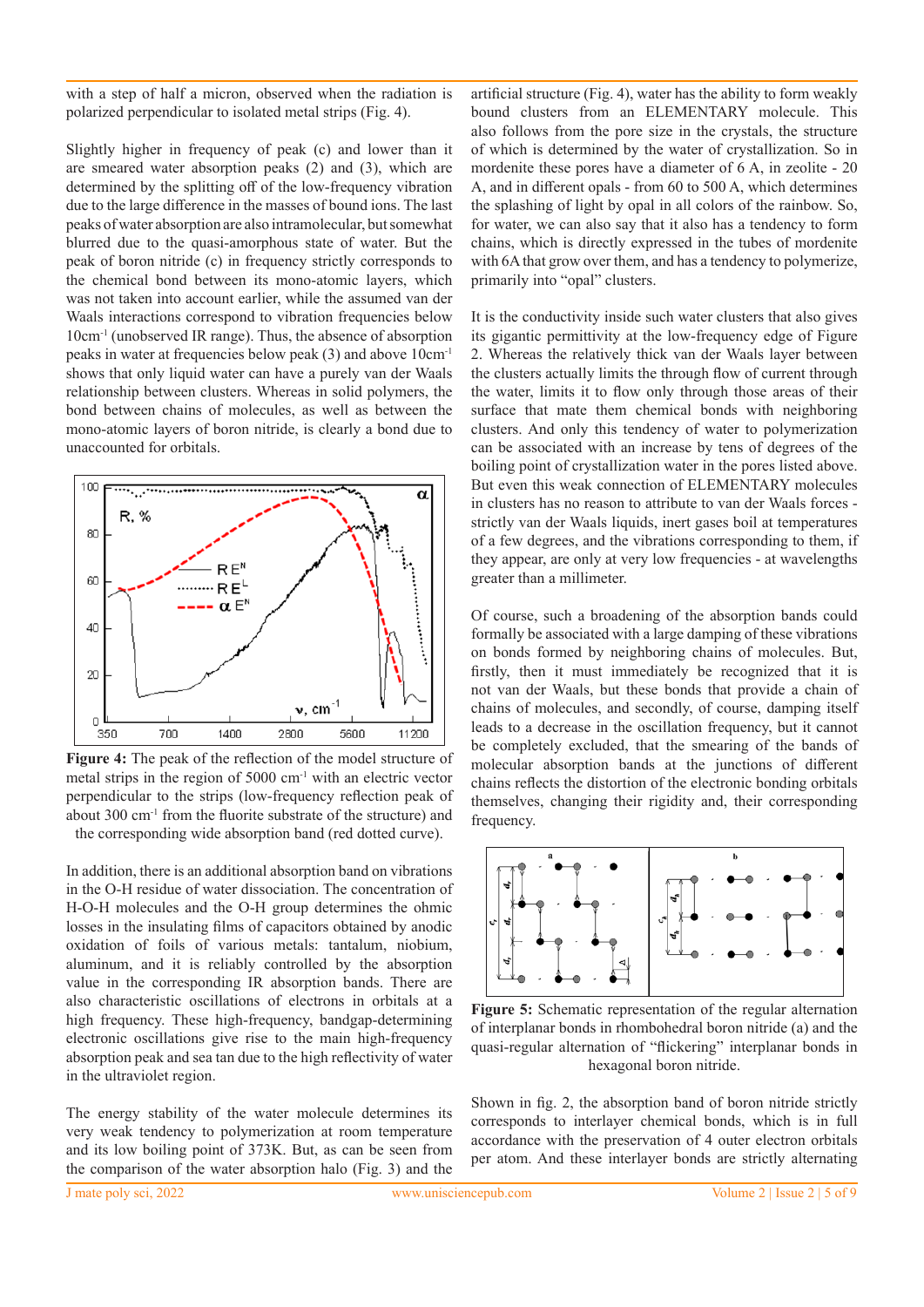along the walls of the intralayer hexagons, and lead to the formation of single crystals of the rhombohedral phase with a translation period along the hexagonal axis equal to three times the interplanar distance (Fig. 5a).

And in the hexagonal phase, these "flickering" interplanar bonds, although chaotically scattered, are clearly manifested when the electric vector is polarized along the C axis in the form of a blurred (compared to that observed on a rhombohedral crystal - Fig. 2), but quite a powerful reflection peak. The randomness of the arrangement of interlayer bonds makes the total interlayer bond indistinguishable, but, but because the alternation of boron and nitrogen ions is superimposed, then the translation period in the hexagonal phase is equal to twice the interplanar distance (Fig. 5b). The hexagonal phase of boron nitride itself is a polymer, only formed not from chains of molecules, but from flakes with a predominant orientation of their C axis along the growth axis and about a hundred angstroms across and several tens of angstroms thick. At the same time, the low-frequency molecular bond is also preserved in the hexagonal phase (Fig. 2), and, as shown in the reflection spectra (Fig. 6), the high-frequency intralayer bond is also preserved.

In the amorphous (gamma) phase of boron nitride, which is fundamentally non-polymeric - the length of the chains tends to one molecule, randomly oriented relative to neighboring molecules, the intra-layer molecular bonds are strongly distorted, but the bonds formed with a higher concentration are close in rigidity to interlayer ones and in no way correspond to rigid bonds in the cubic phase (in diamond) (Fig. 6). These powerful chemical bonds are manifested in powerful absorption peaks and in a broad reflection peak, located just in the region of interlayer vibrations (Fig. 6). And these modified interlayer bonds determine the strength of amorphous boron nitride more than that of hardened steel.



**Figure 6:** Lattice reflection of various modifications (phases) of boron nitride, for anisotropic phases, measured with radiation polarized parallel and perpendicular to the hexagonal C axis.

Recrystallization of polymers can be carried out by various influences, in particular, by ultraviolet, which breaks the bonds within the ELEMENTARY molecule. At the same time, the ELEMENTARY molecule of the polymer also naturally changes. A similar recrystallization, but gently, by hightemperature annealing, but decomposing the ELEMENTARY molecule, was carried out in carbosilane in order to obtain silicon carbide nanoparticles. Comparison of the molecular absorption peaks of carbosilane, a single crystal of silicon carbide, and its nanoparticles (Okamoto et al., 1999) makes it possible to complete the picture of the transformation of molecular orbitals during polymerization as well (Fig. 7).



**Figure 7:** Comparison of absorption bands by a silicon carbide molecule in its various states.

As shown in Fig. 7, the least blurred molecular vibrations of silicon carbide are observed in the crystal lattice of a single crystal (for vibrations perpendicular to the axis of polytypism - pink curve) and in the polymer film of carbosilane. Small shifts of oscillation frequencies along the polytypism axis for different polytypes (Ordin et al., 2004) are not shown in this figure so as not to clog it. Something else is important. Namely, starting with sufficiently large nanoparticles, the fundamental vibration frequency increases. And in a carbosilane (PCS) film, these molecular vibrations are slightly shifted upward in frequency. The absorption at this shifted frequency in PCS is noticeably lower, even on a film an order of magnitude thicker than a single crystal, since the concentration of these bonds is much lower. Beyond the limiting frequencies of the above graph, there is a whole set of additional molecular bonds. But here they are not analyzed, their existence is simply stated, which is quite natural for a separate complex PCS molecule (Fig. 7).

The dynamics of the polymerization process, which is similar in many respects to phase transitions along a non-Lifshitz star in incommensurate crystals (Vakhrushev & Ordin, 2003; Bourgeois et al., 2004; Ordin, 2011) , can be additionally considered using Teflon (fluoroplast) as an example. Like water, absorption bands corresponding to chemical bonds in the ELEMENTARY molecule. In non-polymerized fluoroplastic compared to polymerized fluoroplast, they are broadened (Fig. 8), which corresponds to the disordering-distortion of molecular orbitals, both directly involved in the animation (internal, in shortened chains) and connecting different chains (external).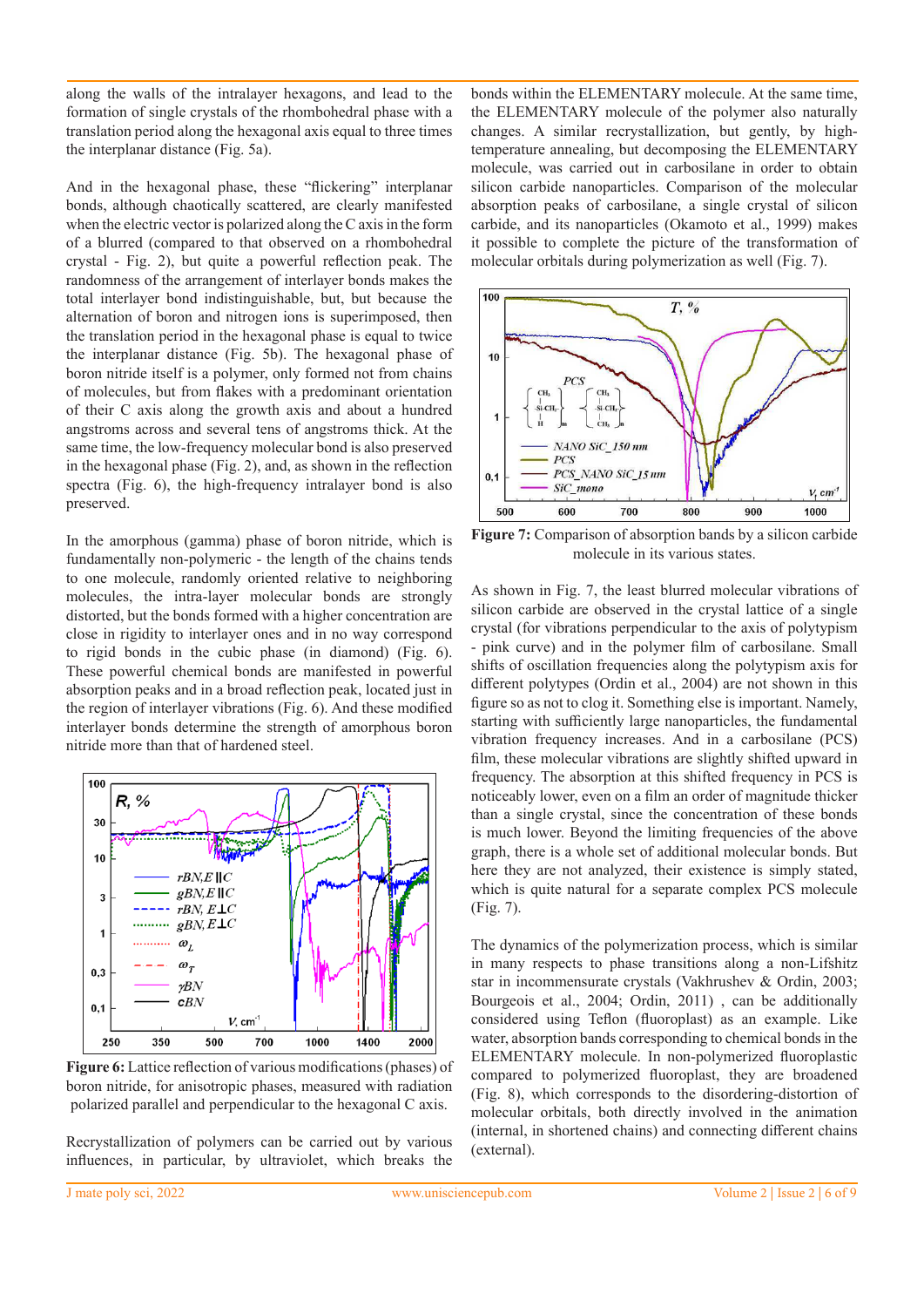

**Figure 8:** Transmission spectra of Teflon (fluoroplast) 15 µm thick, polymerized (red curve) and non-polymerized (blue curve).

But as follows from the transmission spectrum of polymerized Teflon, in a complex Teflon molecule there is also a whole set of additional lower-frequency electron orbitals, which can be considered and turn an unpolymerized into a polymerized one. And, judging from the weak blurring of these bands, indicating their high repeatability, both in the chain itself and in the bonds of the chains with each other, they determine the polymerization process itself. And judging by the isotropic and high strength of the polymerized film, these rather rigid molecular bonds form not just chains, but a network of Teflon molecules. In a soft, or rather, in a viscous non-polymerized Teflon film, only hard valence bonds take part in the formation of chains, as can be seen from powerful high-frequency absorption peaks, while relatively soft valence bonds corresponding to low-frequency vibrations and bonds between chains completely, as seen from the above spectrum, absent-broken. It is only in this semiliquid state that van der Waals provides a very soft coupling of molecular chains in polymerized Teflon.

This is clearly manifested when the film is stretched along the chains. Due to the fact that the fragments of neighboring chains freely and straighten, slide over each other, not only the thickness of the film decreases, but also its width. The non-polymerized film used for measurements was initially anisotropic and its stretching perpendicular to the chains was more difficult and easily led to breakage. Now, after this analysis, it is obvious that measurements in polarized light, as was done with boron nitride crystals, would give direct rather than indirect confirmation of the described picture and would allow quantitative calculations of the parameters of molecular bonds in Teflon. But then, when these measurements were carried out, the task was purely applied - to select a combination of materials that are as transparent as possible in the far IR range AND "raw" Teflon coated, on the one hand, with boron nitride, and on the other hand, with black polyethylene, in fact, like a layer of glue) and allowed to make it possible to say the ideal required filter, and the protection of Teflon from direct contact with the atmosphere ensured stability - the absence of its surface polymerization as a result of exposure to the atmosphere

is also indicated by the fact that it practically does not manifest itself in any way in polyethylene, and in a number of other studied polymers transparent to the radio range, while these vibrations should be IR-active, since one of the main factors in the emergence of van der Waals is precisely the dipole interaction.

Some additional aspects of polymerization follow from consideration of specificity and growth in nature (Ordin, 2019; Ordin, 2020; Ordin, 2020).

### **Conclusion**

The right choice of the Basic Model allows effective development of the technology. Thus, our joint research with B.N. Sharupin, the leading technologist of the USSR who created boron nitride, helped him to grow perfect crystals of rhombohedral boron nitride. In this case, confirmed by infrared spectroscopy, the small scale of Van der Waals forces helped to build models of some materials not abstract, but corresponding to their real nature - their crystal structure. Similarly, in order to create polymers with given properties, it is necessary to take into account, first of all, not the weak van der Waals sliding interaction, but the rigidly local atomic orbitals in the molecule.

The analysis of the limit states of molecular bonds in polymers concerned, first of all, the very definition of the macroscopic effective medium, to which, in contrast to the amorphous state, the near order is preserved, but after the scale given by the TIME of POLYMERIZATION, there is no correlation in the arrangement of atoms typical for monocrystals. For polymersdielectrics, it is natural that a strictly similar state of atoms will appear for electronic levels as well. And discovered high-temperature superconductors possess, in principle, also a similar dielectric state. Therefore, one can use the TIME of POLYMERIZATION as an essential factor to better understand and improve the properties of traditional inorganic polymers with high super transition temperature, and one can try to create organic superconductors as well. At one time Brant tried to make them, by introducing, in particular, organics between the monoatomic layers of graphite. But this mistake too, Brant was still the same - traditional. He, like everyone else at the time, believed that the bond between the layers in graphite was Van der Waals. But in graphite, as well as in its dielectric counterpart boron nitride, the fourth electron, not involved in the intralayer bonds, forms an interlayer bond, which, in order to introduce a new molecule, must be broken. Our experiments with the late Anatoly Zadarozhny showed that not only Brant's pressures - units of kilo bars, but even tens of kilo bars are not enough to introduce foreign atoms into the interlayer space. Whereas polymerization of organics on the surface of rhombohedral graphite monocrystal is quite feasible. So is the joint polymerization of organics with monatomic graphite layers, erroneously called "van der Waals graphene".

However, since the apparatus of Quantum Mechanics allows to calculate atomic orbitals very roughly (for the time being, I am going to continue correcting the Schrödinger equation now), it is necessary (for now) to start from reliably established

The fact that van der Waals makes an insignificant contribution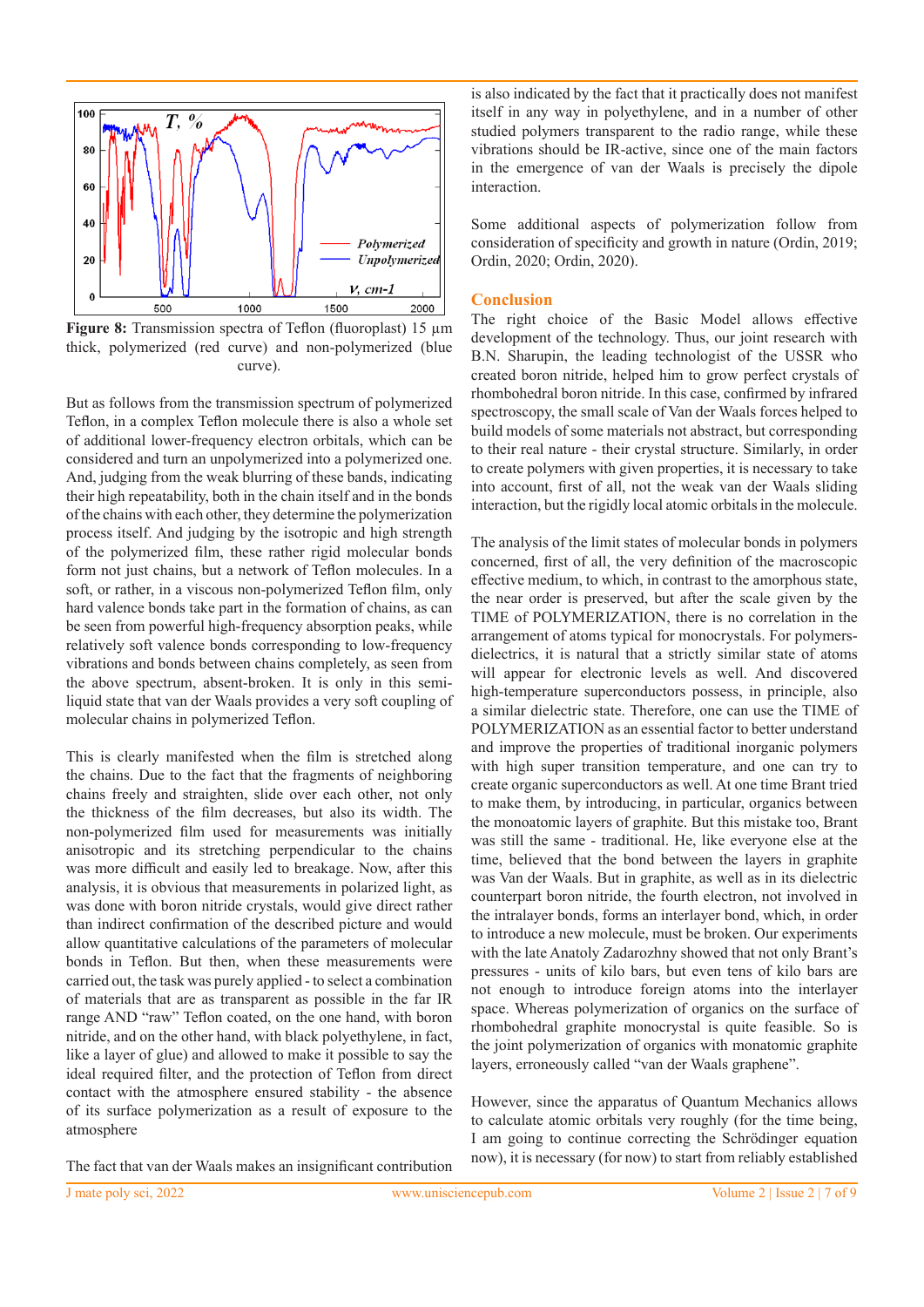chemical bonds in the molecule. But not absolutizing them, because on the surface of the molecule, when interacting with neighboring molecules, they can be modified into generalized orbitals.

Thus, starting from the qualitatively correct Basic Model, it is possible to effectively search for new polymers, modernize previously created polymers, and create fundamentally new polymers. And at the same time, strictly calculate their properties, mechanical, electrical, and optical.

After all, it is the modified electron orbitals, which were not taken into account before and which bind molecules together in polymers, that provide the bonding of macromolecules. Not Van der Waals, as it is still mistakenly believed. Van der Waals provides only weak macroscopic adhesion of films. But, as it has been received in the described experiments on layered crystals, their splitting requires energy of orders of magnitude more, which strictly corresponds to the observed frequencies of interlayer oscillations. And taking into account the revealed new orbitals and taking into account the transformation of internal orbitals described in the work during the growth of the poly-molecule, and will make it possible to translate polymers into functional materials for electronics and optics. Also, highperformance thermoelectrics and electrolytes can be created on the basis of polymers, work on which was carried out back in the seventies of the last century, but a new characterization of polymers and recent studies open up prospects for them again (Ordin, 2017; Ordin, 2017; Ordin, 2020).

There is an additional aspect - the surface state of a macroscopic polymer sample as a limiting case of the surface state of a polymerized molecule. The analysis of this state will allow, in principle, to solve the problem of rejection of polymeric implants, which are much safer than the implants produced by biomedical technologies (ORDIN, (n.d)).

## **References**

- 1. Haskell, B. Curry. (1963). FOUNDATION of MATHEMATICAL LOGIC, McGraw-Hill BOOK COMPANY, New York-San Francisco-Toronto-London. *The Journal of Symbolic Logic, 38*(1), 408. https://doi.org/10.2307/2271740
- 2. S.V. Ordin., & B. N, Sharrupin. (1998). Normal Lattice Oscillations and Crystalline Structure of Non-Isotropic Modifications of a Boron Nitride. *J. Semiconductors (FTP), 32*(9), 924-932. https://doi.org/10.1134/1.1187516
- 3. Ordin, S.V. (2002). DIMENTSIONAL PHASE TRANSITION IN PYROLITIC BORON NITRIDE. Proceedings of ICT'02 XXI International Conference on Thermoelectrics, USA.
- 4. Stanislav, Ordin. (2018). "ELECTRONIC LEVELS AND CRYSTAL STRUCTURE". J*ournal of Modern Technology & Engineering {ISSN 2519-4836}, 3*(2), 125- 142. Retrieved from http://rusnor.org/network/social/ user/10216/blog/3871/
- 5. Ordin S.V. (n.d). "C & BN-Foundation for Atomic-Crystalline Orbitals". Global Journal of Science Frontier

Research- Physics & Space Science (GJSFR-A), 18(5), 16-47. Retrieved from C & BN-Foundation for Atomic-Crystalline Orbitals (globaljournals.org)

6. Berlin-Heidelberg. (1970). I. Gyarmati, NON-EQUILIBRIUM THERMODYNAMICS, Field Theory and Variational Principles, Springer-Verland-New York. *Berichte der Bunsengesellschaft für physikalische Chemie, 75*(5), 501-501.

https://doi.org/10.1002/bbpc.19710750525

- 7. Vakhrushev, S.B. (St. Petersburg) & S.V. Ordin (St. Petersburg). (2003). SUPERCONDUCTING MATERIALS. Phonon Anomalies in High T. C. Superconductors related to Charge, Paris, 367.
- 8. Bourgeois, L., Bourges, P., Currat, R., Etrillard, J., Vakhrushev, S.B., & Ordin, S.V. (2004). Structures and Phase Transitions. Laboratoire Leon Brillouin's report.
- 9. Ordin, S.V. (2011). Optical Lattices: Structures, Atoms and Solitons, "Giant spatial dispersion in the region of Plasmon-phonon interaction in one-dimensionalincommensurate crystal the higher silicide of manganese (HSM)". Benjamin *J. Fuentes, Nova Sc. Publ. Inc*.
- 10. Geick, R., C.H. Perry., & G. Rupprecht. (1966). Normal Modes in Hexagonal Boron Nitride. *Phys. Rev, 146*(2), 543. https://doi.org/10.1103/PhysRev.146.543
- 11. F. Bassani., & G. Pastori Parravicini. (1975). Electronic States and Optical Transitions in Solids, Pergamon Press, Oxford, Moscow, the Science, 392. Retrieved from https://lib.ugent.be/catalog/rug01:000477934
- 12. Sharupin, B.N. (1976). Structure and properties of boron pyro nitride. In V.S. Shpaka & R.G. Avarbe (Eds.), Chemical gas-phase deposition of refractory inorganic materials (104). Leningrad, GIPHH.
- 13. Ordin, S.V., Osmakov, A.S., Rumyantzev, V.I., Tupitsina, E.V., & Shelykh, A.I. (2003). REAL STRUCTURE AND TRANSITION OF ORDER-ORDER TYPE IN MODIFICATIONS OF PYROLYTIC BORON NITRIDE. *J. Surface*, X-ray, synchrotron and neutron researches (Moscow), 5(108).
- 14. Ordin, S.V. (2018). Theoretical and practical aspects of the analysis of atomic-molecular bonds. Journal of Chemical *Biology and Medicinal Chemistry, 18*(1020), 12.
- 15. Ordin, Stanislav. (2018). "ELECTRONIC LEVELS AND CRYSTAL STRUCTURE". *Journal of Modern Technology & Engineering* {ISSN 2519-4836} Vol.3, No.2, 2018, pp.125-142. http://jomardpublishing.com/ UploadFiles/Files/journals/JTME/V3N2/OrdinS.pdf
- 16. Ordin S.V. (2018). "C & BN-Foundation for Atomic-Crystalline Orbitals". *Global Journal of Science Frontier Research- Physics & Space Science (GJSFR-A), 18*(5), 16-47. Retrieved from https://globaljournals.org/GJSFR\_ Volume18/3-C-&-BN-Foundation.pdf
- 17. Ordin, S.V. (2019). Chaos-Imaginary-Ostensibility. *Global Journal of Science Frontier Research- Physics & Space Science (GJSFR-A), 19*(3), 49-58. Retrieved from https://globaljournals.org/GJSFR\_Volume19/3-Chaos-Imaginary-Ostensibility.pdf
- 18. Ordin, S.V. (2019). Parametrically excited Anharmonic Oscillator. *Global Journal of Science Frontier Research-*